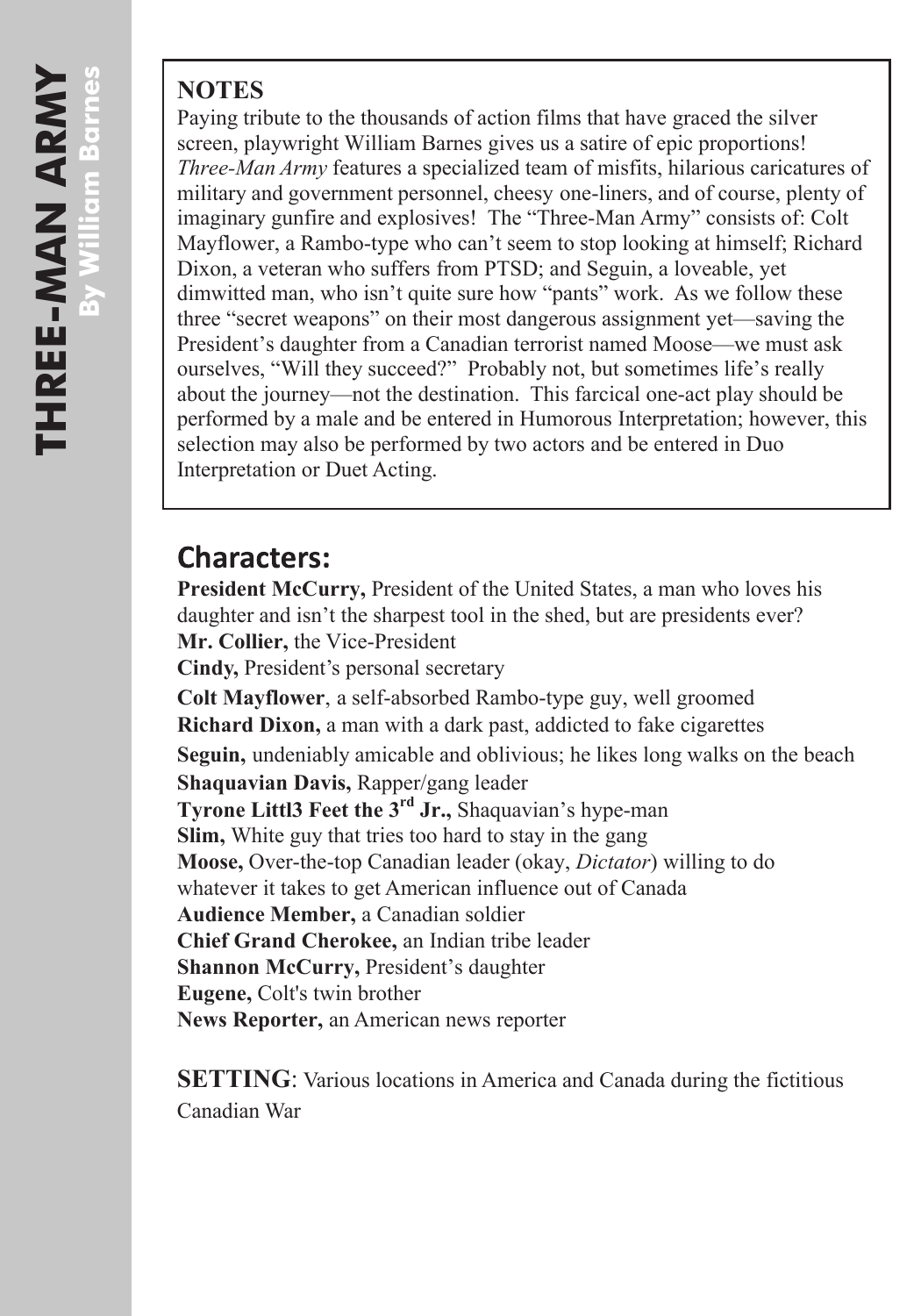**President McCurry:** *(Fixes his tie, then looks into the camera)* My fellow Americans, it has been four days since my daughter's kidnapping.

**Mr. Collier:** Um, Mr. President? We're not broadcasting this. The camera is just for aesthetics.

**President McCurry:** Oh, well in that case. *(Pulls out a flask, takes a swig, then turns away from the camera)* Look, everyone, my wife has been all over me about this whole kidnapping thing. Last night, she made me watch the entire *Taken* trilogy and told me that if I don't pull a 'Liam Neeson' immediately, she'll ground me from being president for a week.

**Collier:** But sir, she can't do that! She has no author-

**McCurry:** I appreciate the sentiment, Collier, but when you get married you'll understand. If your wife tells you that you can't do something, she'd better not find you doing it.*(Beat)* If you don't belive me, ask Bill. **Cindy:** Thank you, Mr. President. You truly are an advocate for women everywhere.

**McCurry:** Cindy, you're a wonderful secretary, but you make me want to revoke the  $19<sup>th</sup>$  amendment every time you open that pretty little mouth of yours. So do us all a favor and don't. Remember, you're only here because you make a mean cappuccino. *(Beat)* And my coffee cup is empty, so chop-chop! *(Beat)* Collier, let's get back to business, shall we? The sooner we get my idiot daughter back, the sooner we can all go back to—whatever it is that we do here in D.C.

**Collier:** Understood, sir. Oh, and Mr. President, we have just confirmed that the kidnapper is the leader of a group of Canadian Anti-American extremists. He goes by the alias, 'Moose'. Our intelligence is unable to pinpoint his exact location at this time, but we do know three men who can help.

**McCurry:** Who?

**Collier:** They're an elite, three-man task force created to do jobs quickly and easily.

**Cindy:** Oh, like an Easy-Bake oven?

**McCurry:** CINDY! I swear, if you say the word 'misogyny' in the next five seconds, I will personally—

**Collier:** Mr. President.

**McCurry:** Sorry, Collier. Please, continue.

**Collier:** They are called, *The Three-Man Army*. They are: *(Each character comes to life as Collier narrates)*

**Colt:** Colt Mayflower, a top weapons specialist, capable of breaking both arms—and hearts *(Blows a kiss to audience)*

**Seguin:** Seguin Mendoza, a master strategist: The brains of the operation. *(Realizing what he just said and not believing it himself)* Wait! Really?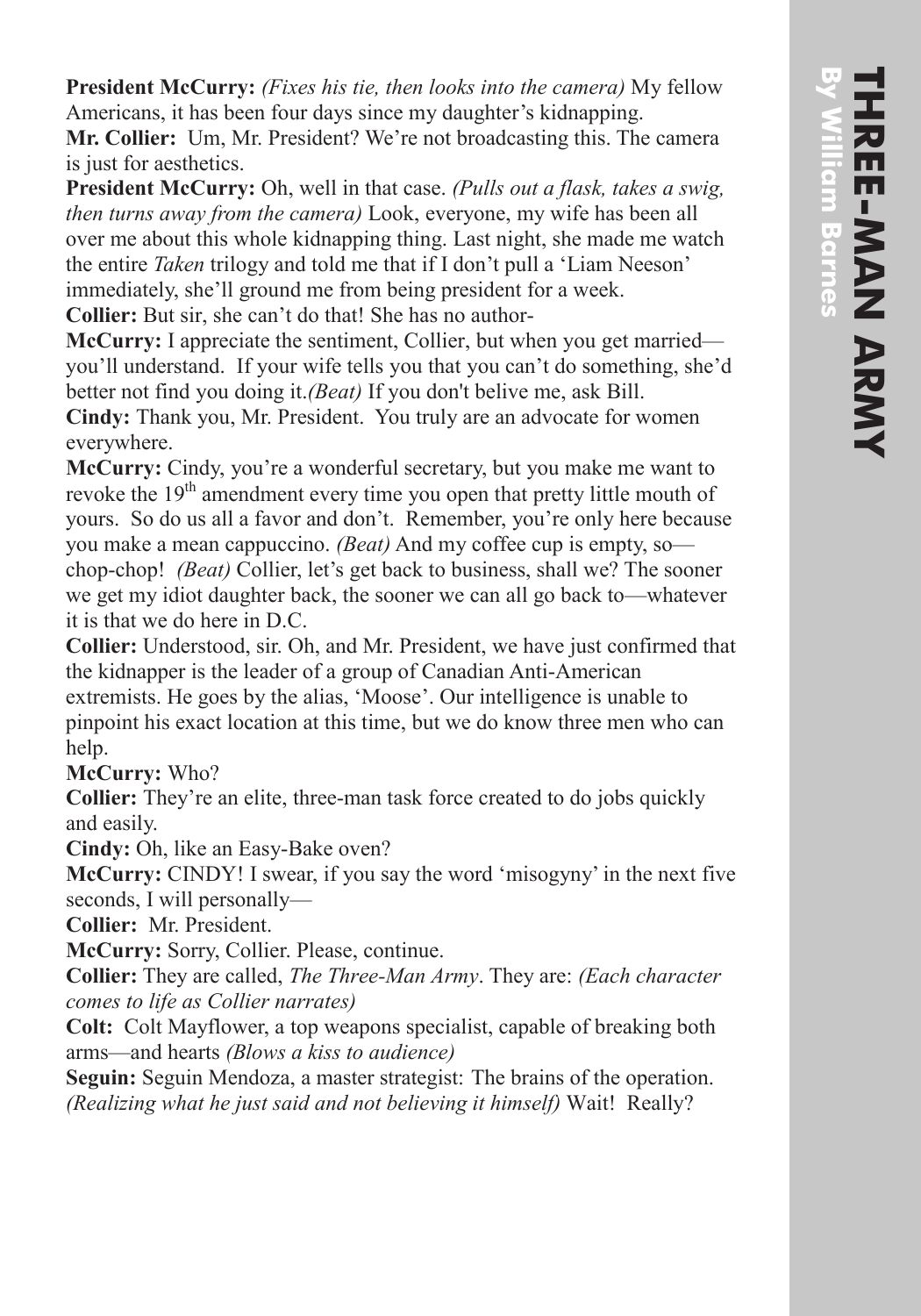**Dixon:** And Richard Dixon, the muscle. I can rip out a man's arthritis and still pose well enough to grace the cover of any Men's Health and Fitness magazine. *(Gives the audience a death stare)*

**Collier:** They were formed by the C.I.A. to stop Moose from rising to power back when he was first perceived as a threat. They failed. **McCurry:** Then why would we want them now?

**Collier:** Because you've sent the Marines, Special Agent, Chief Grand Cherokee, John Cena and anyone else you thought might be capable of completing this mission. The Three-Man Army is our last hope.

**McCurry:** *(Berating himself)* Damn my incompetence and poor decisionmaking skills! *(Beat)* Can they get the job done in 9 minutes and 30 seconds?

**Collier:** I'm sure they can, if they hurry. Why?

**McCurry:** I just don't want to get disqualified for going overtime. **Collier:** You're right. Here, I'll just *get (Insert YOUR name(s) here)* to kill time while I get—the Three-Man Army!



**McCurry:** Welcome to the White House, boys.

**Seguin:** Why did you kidnap us?

**Colt:** It's the cliché thing to do, Seguin. Jeez, watch a movie.

**Richard:** Colt's right, Seguin. Although the tranquilizer darts were a weak measure, Mr. President, it didn't faze me. I just happened to be taking a nap around the same time.

**McCurry:** My daughter's been kidnapped, and we have brought you three here to rescue her.

**Seguin:** *(Smiling)* It's ironic how you kidnapped *us* to help save your kidnapped *daughter.*

**Colt:** Yeah, I mean you could have just called us; Collier has our cell phone numbers.

**Collier:** We weren't sure if you would come; after all, the three of you might have had better things to do.

**Richard:** Are you serious? For the past year, we've all been working for minimum wage, but we're all trained in Special Ops. *(Laughs)* You thought we had better things to do?

**Colt:** Dude, you could have texted us.

**McCurry:** Gentlemen, I need your cooperation! Now, it is said that my daughter was taken while visiting the Great Lakes. Witnesses say she was thrown onto a boat that disappeared from radar and then crossed over the Canadian border. The suspected kidnapper behind all of this is Jerry Maple.